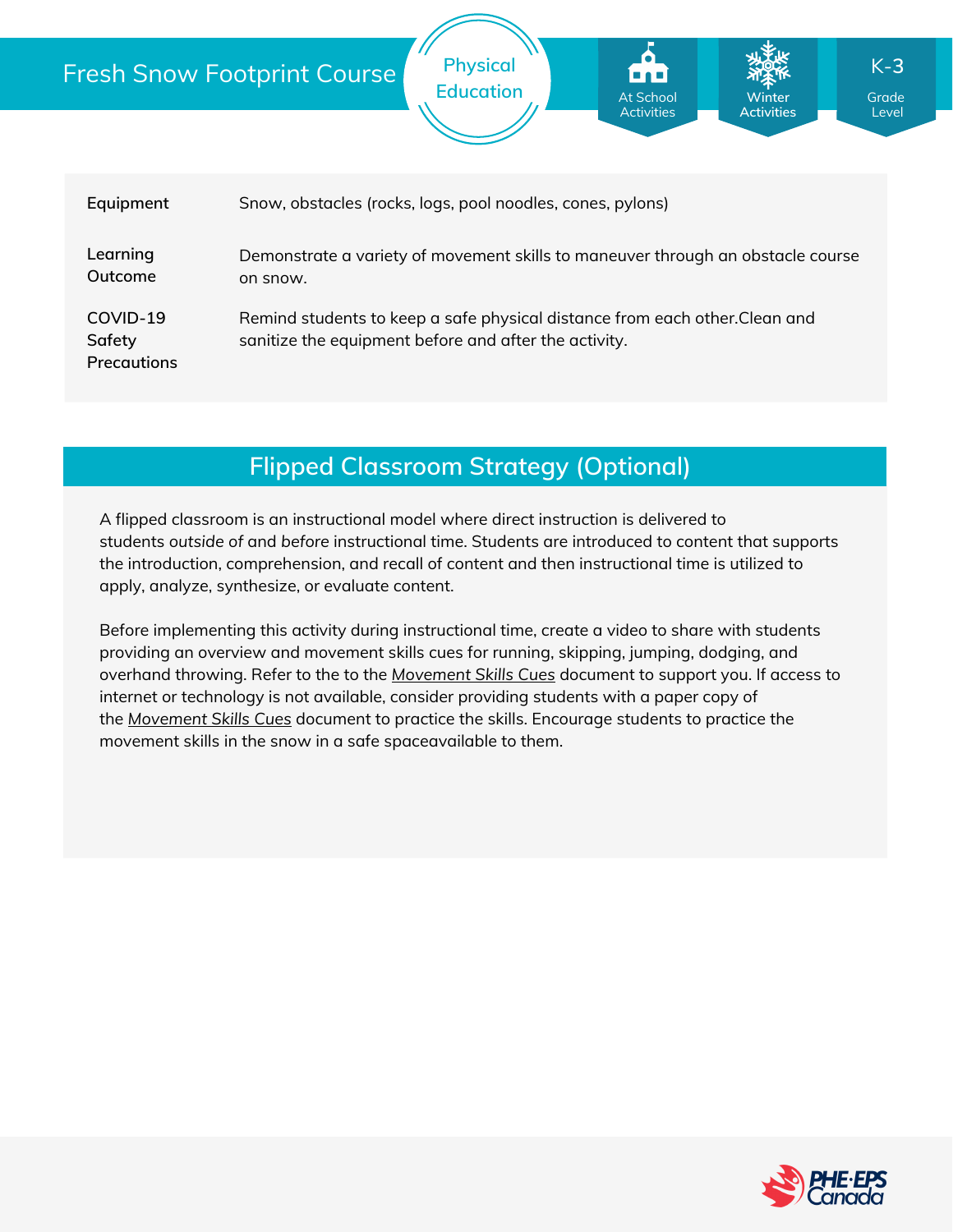

## **Activity Description**

Choose a large outdoor space for the activity and create a number of obstacle courses made of snowusing equipment like logs, rocks, pool noodles, etc. For example, students can walk over a log, jump over a rock, throw a pool noodle, run around a tree, etc. If possible, set up the course in fresh snow. Walk through each obstacle course creating footprints of the path students will follow. Use coloured water tospray the footprints or obstacles in order to make them more visible in the snow.

If utilizing a flipped classroom approach, remind students to apply the movement cues they learned or reviewed in the video or document. If not utilizing a flipped classroom approach, review the movement skill cues for running, skipping, jumping, dodging, and overhand throwing. Encourage students to find a safe place away from others and practice these movements in the snow.

Divide students into groups and assign each group to a course. Students line up at the start of their course and take turns moving through the course. Encourage students to be creative with their movements to go around, over, under, and through obstacles. Younger students may require directions about how to move through the course, but challenge older students to decide the movements to use (but still following the course direction). Rotate groups to different courses throughout the activity.

# **Physical Education Competencies Reflection Questions**



#### **MOVE**

**Develop psychomotor skills, tactics, and strategies that facilitate a variety of physical activities across diverse environments.**



#### **THINK**

**Develop cognitive skills and strategies for a variety of movement contexts that facilitate critical thinking, decision making, and problem solving.**



#### **FEEL**

**Develop affective skills and strategies that facilitate healthy and safe relationships with themselves, with others, and with their environment.**



#### **ACT**

**Practice behaviour skills and strategies that facilitate movement competence and confidence.**



Reflection is important to support learning during physical education. Consider asking students the reflection questions below and discuss the answers together.

- *What was the most challenging part of the obstacle courses you tried? Why?*
- *What types of movements did you use to work through the courses?*



Level

K-**3**

**Winter Activities**

At School Activities